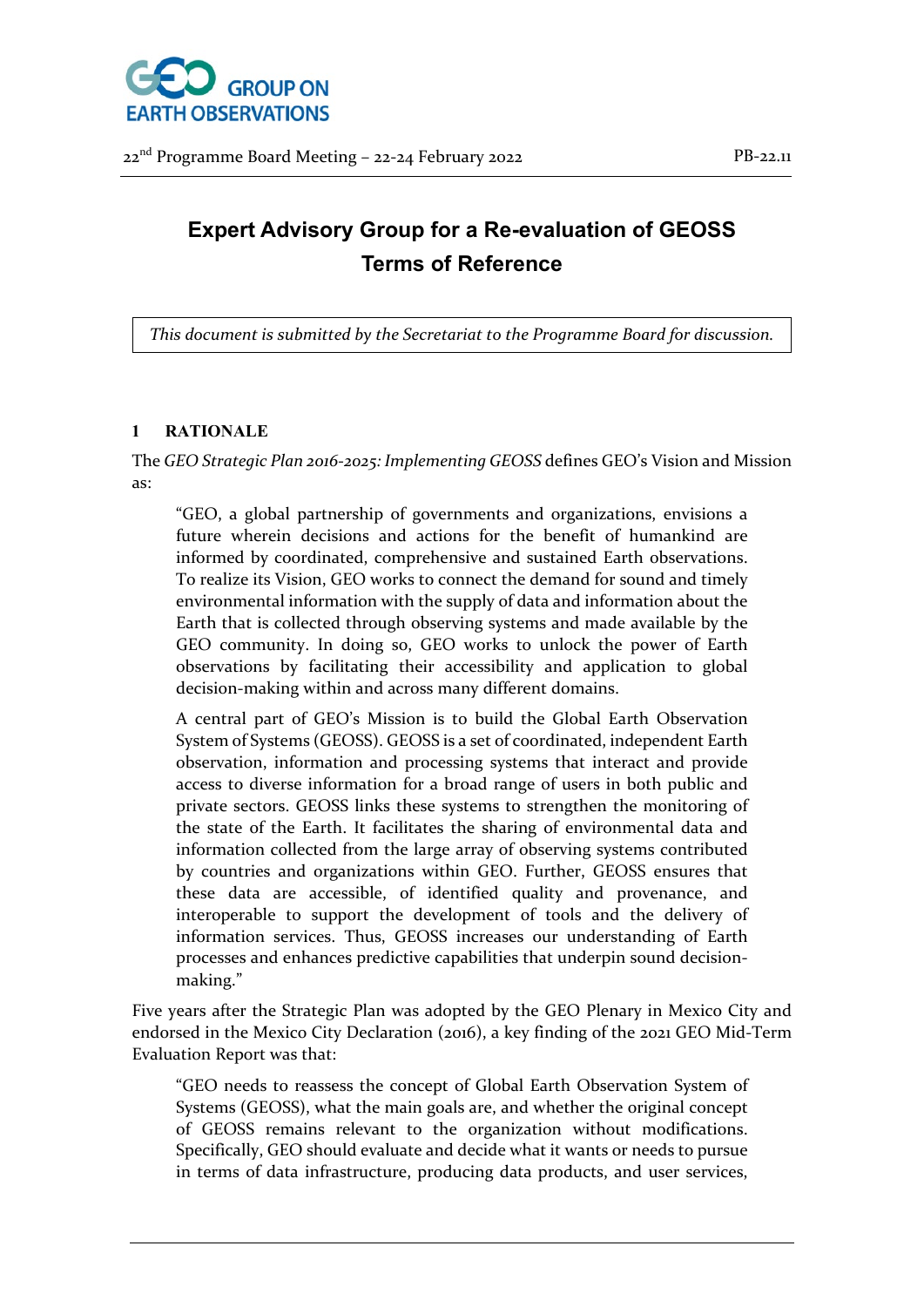

how GEOSS can integrate and execute the Knowledge Hub, and whether GEO has the capacity to carry this out. GEO is presently pursuing a wide range of functions, which fall into three main areas of GEO's focus including, serving as a convener, facilitator of access to open data, and user services. GEO should establish its focus going forward in terms of which of these roles should be prioritized given that it has limited resources and capacity. There is a balance needed between support for the upstream and downstream of the Earth observation value chain. Clearly defining where GEO can have the most profound impact will help ensure a lack of mission or scope creep, coordination with UN and other bodies, and clarity on what GEO can deliver to its users and stakeholders."

The Report goes on to make the following recommendation:

"Given that the evaluation has highlighted that the concept of GEOSS and its implementation has come to assume different meanings across the organization, GEO should consider assessing the concept of GEOSS in light of the recent evolution of GEO. To do so, GEO should consider establishing an Expert Advisory Group composed of external experts, with expertise in Earth observation science, user engagement, as well as socioeconomic and policy domains, and internal members, to explore to what extent the concept of GEOSS is still relevant to the organization as it no longer appears to define the core of GEO's activities as originally defined."

In response, the GEO Executive Committee at its 56th meeting took the decision to establish an Expert Advisory Group as recommended and tasked the Secretariat to propose a detailed process for the GEOSS re-assessment, including a list of experts to be invited to participate on the Expert Advisory Group.

## **2 PURPOSE**

The GEO Executive Committee, on behalf of the GEO Plenary, has established an Expert Advisory Group (EAG), to review:

- 1. Whether the concept of GEOSS continues to be relevant to the GEO Mission and, if so, how this concept should be defined in the context of GEO's current understanding of its value proposition; and
- 2. Whether GEO should continue to serve as a provider of geospatial information and services infrastructure and, if so, what main function the said infrastructure should provide and what form it should take.

The EAG comprises a broad range of stakeholders, including representatives of scientific, technical, socioeconomic and policy communities, strategic think tanks, development agencies, civil society and citizen science communities, reflecting the diversity of interests within the (G)EO community. The EAG provides complementary input to the ongoing reevaluation process as discussed by the GEOSS Infrastructure Development Task Team. The EAG is supported by an EAG Coordinator at GEO Secretariat.

The EAG reports to the Executive Committee.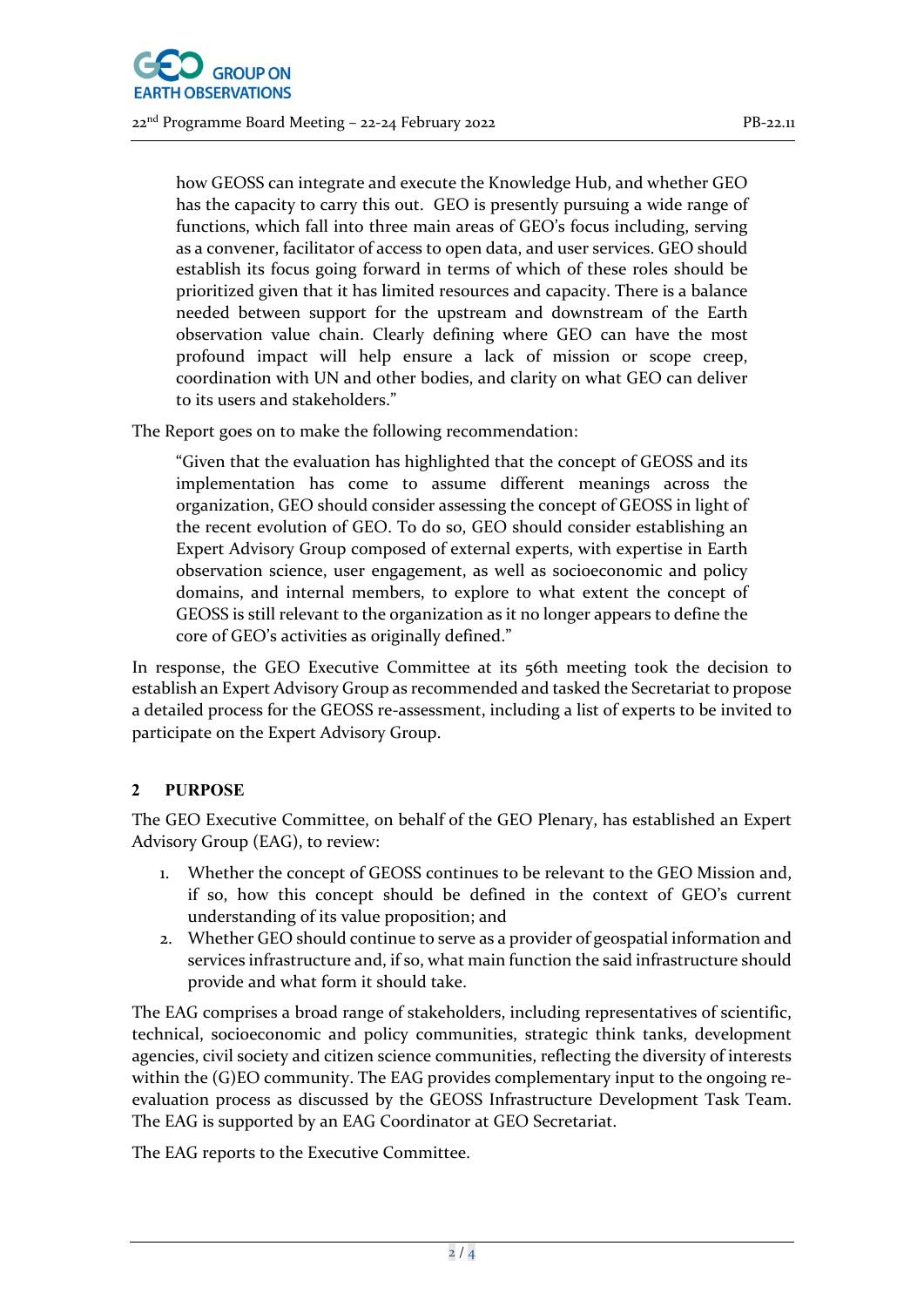## **3 DELIVERABLES**

The EAG will deliver to the Executive Committee the following documents for their review and action:

- 1. An assessment, with recommendations, of the overall relevance of the concept of the Global Earth Observation System of Systems (GEOSS) in the context of the present day and future GEO. Should the concept of GEOSS be retained, the document will provide an articulate definition and compelling value proposition to properly position GEOSS in relation to other core activities of GEO. This document will be presented for approval by Plenary during GEO Week 2022.
- 2. An assessment, with recommendations, of whether GEO should provide infrastructure support in service to its mission. If so, a description of the Infrastructure Foundational Task (FT) with a definition of the function and form of the service to be provided as well as the necessary set of actors, resources, timelines, governance and coordination mechanism to execute the task. This document will need to form part of the 2023-2025 GWP, which will be presented for approval by Plenary during GEO Week 2022.
- 3. Set of recommendations (with rationale) for any item within EAG mandate but beyond the scope of the Infrastructure FT outlined in 2) that may need to be addressed by other components of GEO.

Interim drafts of these documents will be circulated to the GEO Executive Committee and GEO community for review and comment.

#### **4 MEETING PROTOCOLS**

- 1. To prepare the versions of the documents to be presented to the GEO Executive Committee and subsequently the Plenary, the EAG will work on an intensive schedule and is expected to meet three times, or more if necessary. The EAG members are expected to take part in these meetings and actively contribute to the production of the deliverables. Participation in the initial meeting will be virtual; the remaining meetings may be a hybrid of on-site (Geneva) and virtual participation.
- 2. The EAG may wish to elect two co-leads, to be decided electronically via nomination (self or otherwise) and ballot prior to the first meeting, to facilitate collaboration with the EAG Coordinator.
- 3. As is the custom in GEO, the EAG takes decisions by consensus. In cases where consensus may not be attainable, the EAG can take decision by majority opinion.
- 4. The EAG Coordinator will support and coordinate the work of the EAG and prepare the first meeting of the EAG by providing an initial body of literature that will include key documents on GEO, GEOSS and GEOSS Infrastructure, as well as external literature with relevance to the scope of work.

#### **5 TIMELINE**

The nominal timeline for EAG meetings and deliverables is shown in the Table below. With the exception of the final GEOSS Concept document deliverable for the Executive Committee and Plenary during GEO Week 2022, this timeline may be revised at any point by the EAG, as necessary.